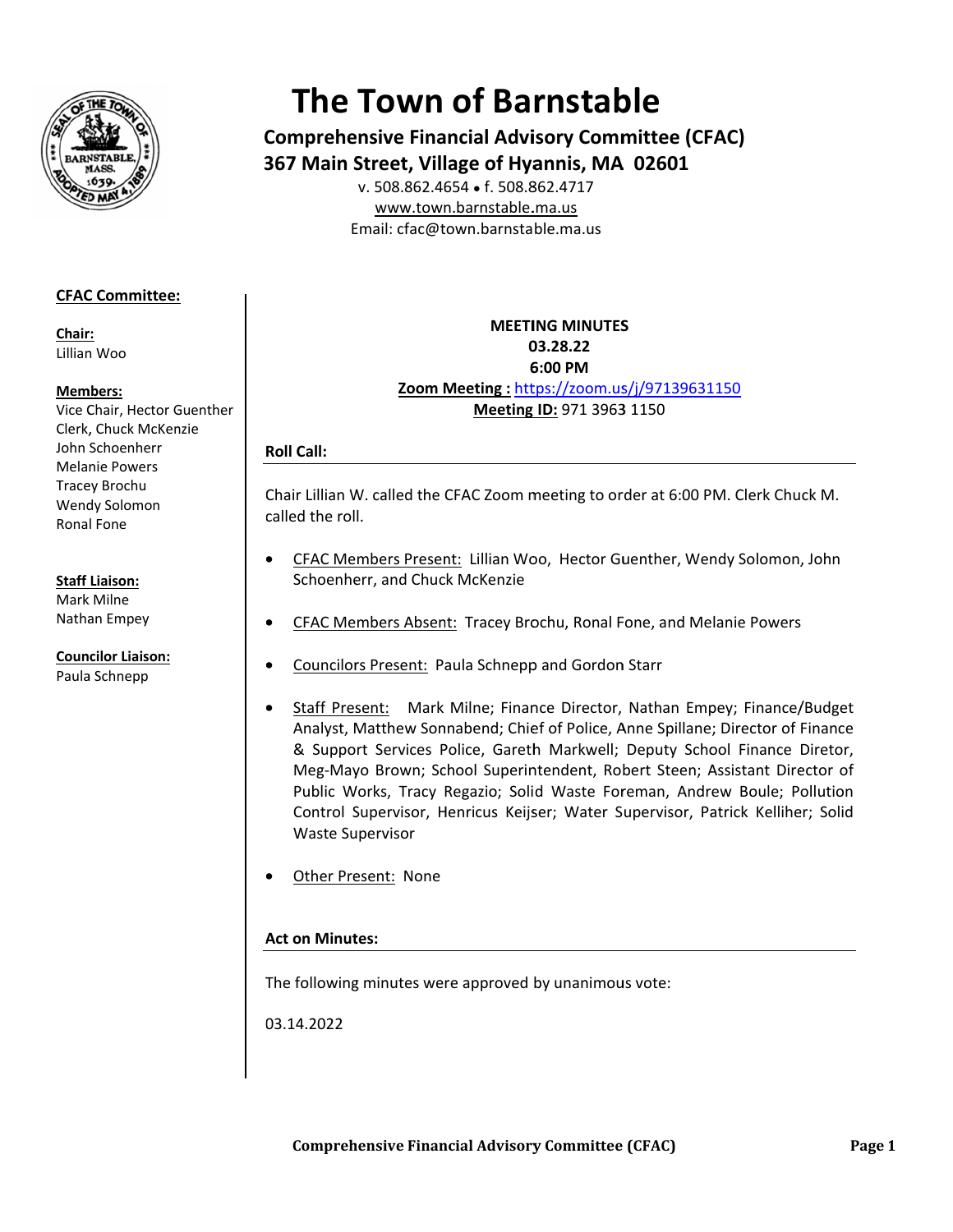#### **Public Comments:**

None

| Correspondence:      |  |  |
|----------------------|--|--|
|                      |  |  |
| None                 |  |  |
|                      |  |  |
| <b>Staff Report:</b> |  |  |
|                      |  |  |
| None                 |  |  |

#### **New Business:**

Matthew Sonnabend; Chief of Police and Anne Spillane; Director of Finance & Support Services reviewed with the committee their departments most pertinent FY 2023 operating budget request. Chief Sonnabend noted the first priority for the department is personnel. Chief Sonnabend noted police recruitment has been on the decline for several years, which this year was probably the lowest amount of applicants we have ever seen. Chief Sonnabend noted employee retention is also a challenge for the department as employees as soon as they hit their sixties are retiring as soon as they can. Chief Sonnabend noted we have sixteen vacancies and several people out injured. Vice Chair Hector G. asked is sixteen vacancies relatively high, and what was it a few years ago? Chief Sonnabend responded it is high, we have seen a number of people take early retirement, and that ten vacancies would be a high number for us. Wendy S. asked does the officers going through training account for the eight positions? Chief Sonnabend responded that currently eight are attending the police academy, and therefore our vacancies will be down by that number.

Chair Lillian W. asked based on the operating budget requests from the Police Department, are the personnel request adequate? Chief Sonnabend noted that funding relates to training, as it is mandatory, and that every three years an officer must be certified. Chief Sonnabend noted every year an officer must attend classes and accumulate mandatory hours of training, which is dictated by the state. Chief Sonnabend noted that after three years an officer should have accumulated the number of required hours to be recertified by the state, however, if the officer fails to complete that training their certification could be suspended. Chief Sonnabend noted if an officer is not recertified, we cannot employee them in any capacity.

Chief Sonnabend noted a big priority for us is information technologies, which last year we outsourced our information technology services. The outside vendor Ockers provides two people to manage our IT services. Ockers has identified weaknesses in our IT and developed a five-year plan. Ockers has determined the current system is not meeting the department needs. Included within the IT operating request is upgrades to software and replacement of hardware. Chair Lillian W. asked what is the life of our contract with the Ockers IT services? Chief Sonnabend responded it is year to year. Chair Lillian W. asked is the vendor helping to update the Police Department IT systems? Chief Sonnabend responded yes, they will help provide the installation and wiring of different things, and upgrading of systems.

Chair Lillian W. noted the Police have requested monies to replace vehicles? Chief Sonnabend noted it is the same request as last year, which we rotate through our vehicles. The current fleet is doing very well; however, the cost of vehicles has gone up, which the current request is to replace seven vehicles and move to some hybrid models. Clerk Chuck wondered if the pistols have been replaced, and how is the officer wellness program going? Chief Sonnabend responded yes, we are continuing with the wellness program and the pistols are just fine.

School Finance Director Gareth M. noted the School Department started its operating budget process back in October, which the School Committee will adopt the budget at the April 6<sup>th</sup> meeting. Gareth M. noted our FY 2023 proposed operating budget is \$76.78 million, that is a 4.44% increase over last year. Gareth M. noted the school operating budget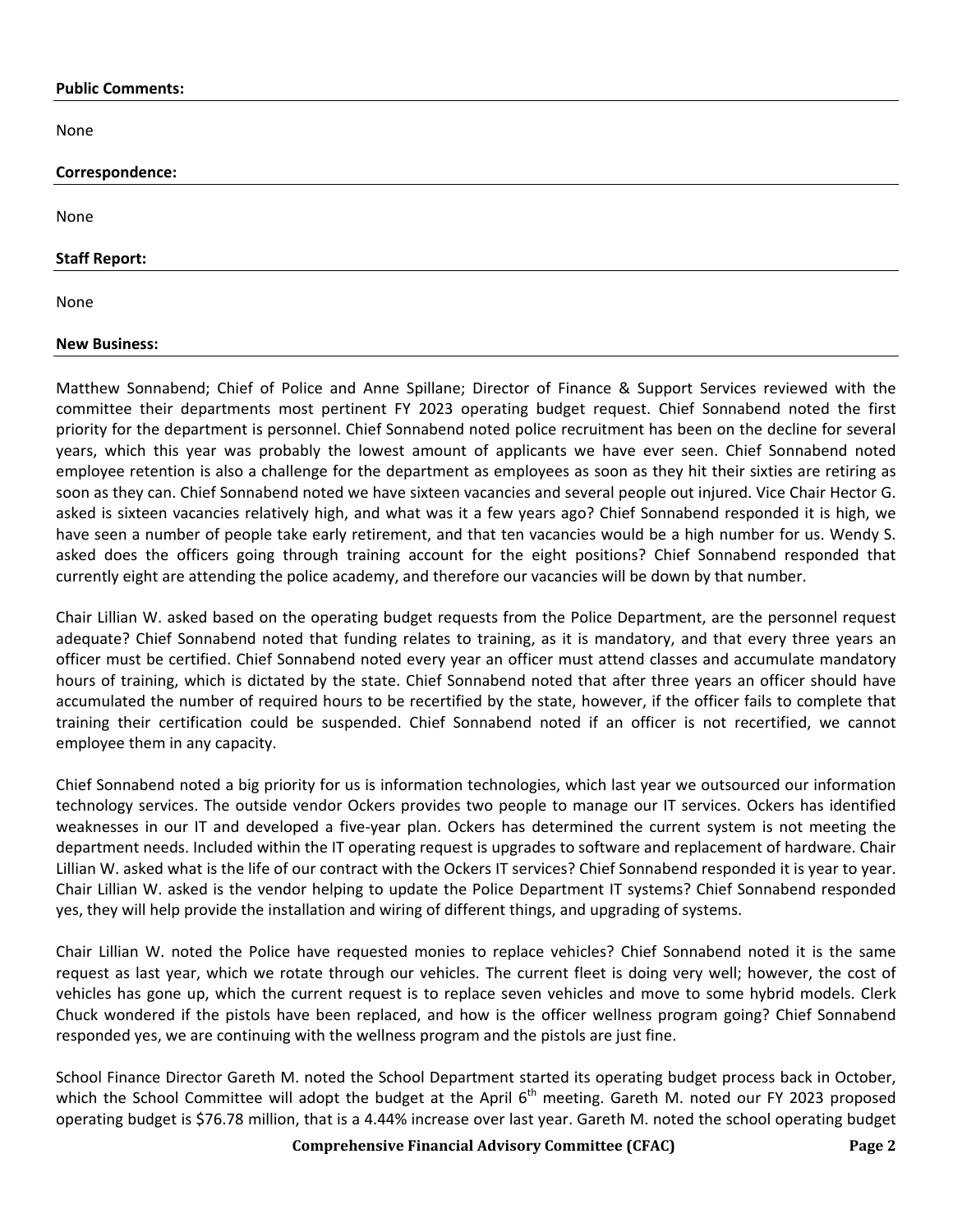is labor intensive with 81% being salary/wages. Gareth M. noted all our budget lines will increase next year with the exception of special education, systems administration, and athletics. Gareth M. noted we're moving a greater expense to our Circuit Breaker from special education, which is a grant from the state for extraordinary special education cost. Gareth M. noted we receive that money from the prior year and budget for the following year. Gareth M. noted the athletics is decreasing because of additional expenditures incurred in FY 2022 for replacing athletic uniforms.

Superintendent Meg-Mayo B. noted that most of our budget is the result of salary changes. Meg-Mayo B. noted our personal care assistance that supports students could be both a general and special education forum. Meg-Mayo B. noted we're recommending four additional special education teachers, and that English Language Learner (ELL) teachers will experience another large increase. Meg-Mayo B. noted we have an overall decline in student enrollment at our schools, however, the needs of those student that are coming into the system are far more diverse and intensive. Meg-Mayo B. noted we take a snapshot of our enrollment in October and again March within the same fiscal year. Meg-Mayo B. noted we had seven-hundred ELL students in October, but in March, that number jumped to nine-hundred ELL students. Meg-Mayo B. noted the state mandate specialized instruction for ELL students. Meg-Mayo B. noted that we're seeing an increase in special education, and we need ELL teachers to create a staffing model that caters around these types of diverse needs. Chair Lillian W. asked how many different languages are there? Meg-Mayo B. noted primary in Barnstable we have Portuguese and Spanish; however, across the district we have thirty-two different languages. Chair Lillian W. asked of the nine-hundred ELL students, what percent is that of total enrollment? Meg-Mayo B. noted somewhere around 17%. Gareth M. noted that any state aid through the Chapter 70 aid is based on the October enrollment. Gareth M. noted we're finding the ELL students are coming in at a later time of the year and missing the October enrollment, and to a certain level we are disadvantaged by that because they are not captured within the Chapter 70 aid correctly. Meg-Mayo B. noted based on the enrollment numbers and increased staffing levels, it requires an additional need for workspace. Meg-Mayo B. noted because of the needs of our program we're going to need additional space. John S. asked do you have information of what percent of ELL students are coming to the school via open enrollment verses residents of the town? Meg-Mayo B. responded the vast majority are new moving into Barnstable. John S. asked based on the numbers concerning retirement, what about the school staff retention rate? Meg-Mayo B. responded that Barnstable is one of the district's where teachers tend to stay, and teacher retention is a metric the state uses. Wendy S. asked how would the retirements effect salary rates and benefit numbers going forward? Gareth M. noted at retirement the teachers are typically at maximum salary and grade level, and we budget the replacement at a masters levels, which is the minimum requirement. Gareth M. noted the schools retention rate is around 88% compared to the state average of 86%.

Gareth M. noted our Five Star contract is our bus transportation, which this will be our sixth year of the contract and includes a 2% escalation each year, it will be interesting to see how the contract will fare given inflation. Gareth M. noted we're increasing our out of district transportation, which the state requires us to transport homeless students, even if the student moves outside of the town. Gareth M. noted we have seen an increase in expense for this over the last five years. Chair Lillian W. asked the bus year-to-year contracts? Gareth M. responded that the large bus transportation contract is a ten-year contract, based on a five year term, three term, and two year term. Gareth M. noted we are just entering into the sixth year contract, so no it is not a year-to-year contract. Gareth M. noted when we enter the request for proposal we ask them to provide a per bus cost based on different transportation tier structure, and they were settled five years. Gareth M. noted based on our peers, we're right in the middle. Wendy S. asked what if the bus provider goes bankrupt because we have such favorable rates? Gareth M. noted we monitor our vendor relationships, and Five-Star consolidated with another transportation provider, so they have a lot of resources, but there were a considerable amount of providers that did not make it through the pandemic.

Assistant Director of Public Works Rob Steen presented the Department of Public Works operating budget requests and the number of challenges facing them. Rob S. noted principal challenges are resources, which includes people and materials. Rob S. noted we are having a difficult time getting people regardless if they are seasonal or full time, we have had jobs posted beyond a year. Rob S. noted this has caused us to look at the markets and found we are well under market value, we have raised our rates, but it has had marginal success. Rob S. noted we are also having problems with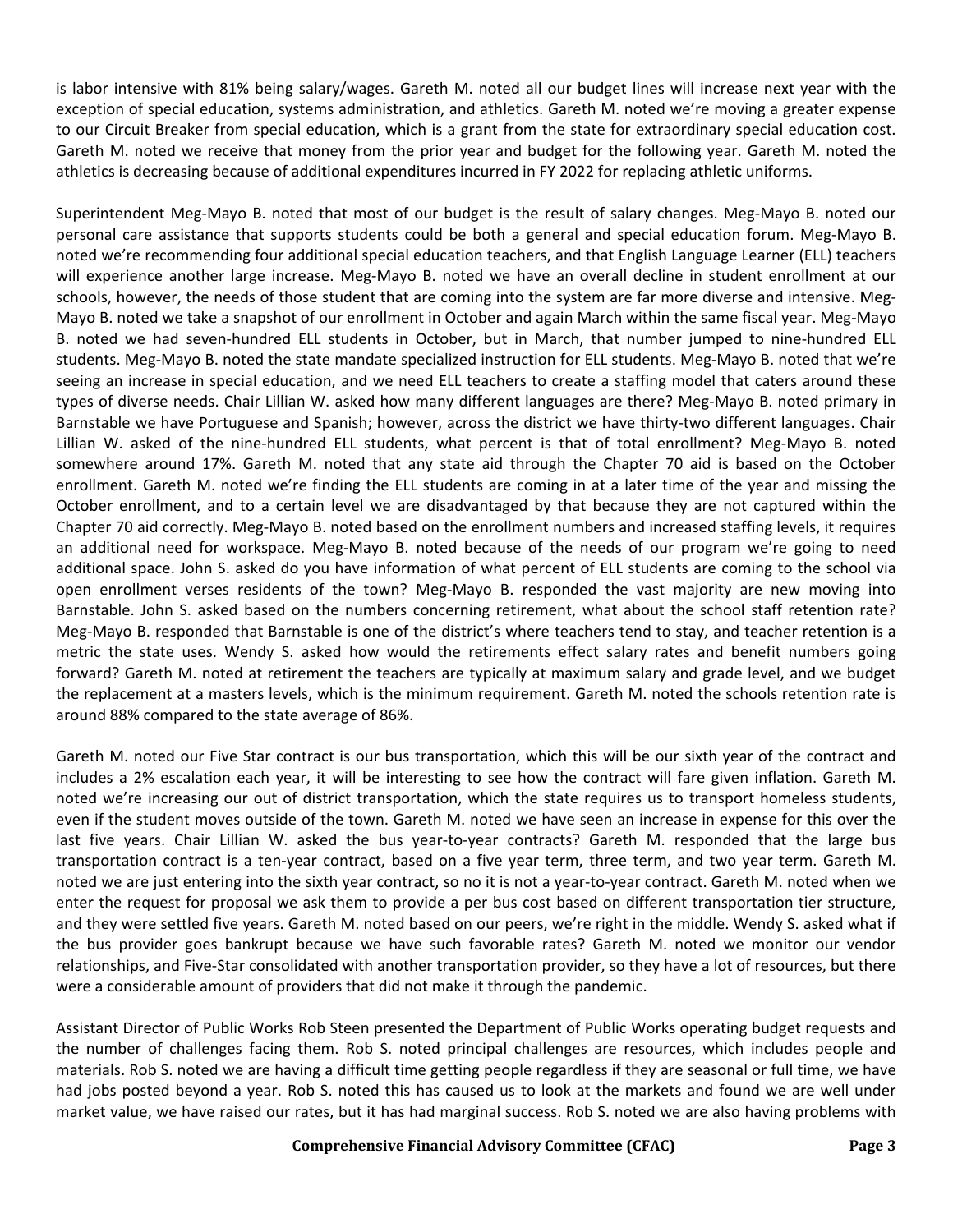the cost of materials as everything is going up. Rob S. noted we are also having challenges with the construction-bidding environment, which are seeing bids come in at 60% higher than expected. Rob S. noted the bidding environment could get worse, and just the scope of the Comprehensive Wastewater Management Plan is going to effect the construction market. Chair Lillian W. asked based on the challenges how would they rank from most difficult or are they all equal? Rob S. noted he thinks they are all equally difficult and it depends on what issue you have in front of you at the time, they are equally valued. John S. asked can you comment about the renewable energy sources declining, is that an inevitable trend or are we trying to bend the curve? Rob S. noted that any mechanical device ages, we're almost over a decade on the windmills at the pollution control facility. Andrew B. noted these facilities are now ten years old and become more likely to breakdown. Andrew B. noted we had a transformer that failed in our system and it was over a month lead-time. Andrew B. noted at peak season we're producing about a \$1,000 of energy a day, which is received in credits from the utility. Andrew B. noted this could add up fast, we are projected to exceed our electricity budget due to two major outages this year. John S. asked are we experiencing the same declines with the solar as well? Andrew B. noted not so much, the concern is breakdown, which is about 2%-3% a year on the system as a whole. Andrew B. noted due to the parts and downtime, the real concern is with productivity out of the systems. Vice Chair Hector G. asked how many solar locations, do we have throughout town? Director Mark M. noted we have the solid waste facility, senior center, airport, and several on school buildings throughout the district. Rob S. noted when we think of renewable systems, we think of it as a system that gives, but now we're going to have to start looking at the cost of these systems and if the cost exceed the value. Wendy S. asked with rising energy cost, do solar energy projects yield more benefit now? Director Mark M. noted the less energy your buying off the grid, and if those grid prices are going up, you're gaining a greater benefit from the renewable projects. Chair Lillian W. asked how are we keeping the cost of disposal under control at the transfer station? Patrick K. noted we do have a contract with New Bedford Waste Services. Chair Lillian W. asked is it a multiyear contract? Patrick K. noted it is a multiyear contract, which includes escalators. Vice Chair Hector G. asked are any of the recyclables generating revenue? Patrick K. noted we are breaking even on the cardboard, metal has a good return, but we are paying on glass, papers, and plastics. Patrick K. noted the big change is the company we have a contract with just was bought out, so we are waiting to see the impact. Wendy S. asked what is the differential between recycling cost and the average cost of waste removal. Patrick K. noted it depends on the materials; it is \$98 tipping fee a ton on the trash with a \$12 hailer fee. Patrick K. noted we are paying \$150 flat rate for haling on recycling per containing, but depending on the material, which metal is a net positive back. Vice Chair Hector G. asked where does the trash go? Tracy R. any number of places, New Bedford Waste has contracts with a bunch of different places, once it leaves us we really have no way of knowing where it goes.

Wendy S. asked in Cotuit, the saline amount in our well water has gone up based on the salt that is going down the roads during the wintertime, which saline is extremely difficult to get out of water. Hans K. noted it is not a new phenomenon and is hard to get out; we are also experiencing the same trend within the Hyannis Water System. Hans K. noted the issue is finding the balance between drinking water and safety on icy roads. Rob S. noted we have had many conversations regarding this topic based on the most effective and environmental appropriate method, we do this by calibrating so that we use little as possible salt on the roads. Chair Lillian W. asked regarding the CWMP, the design process can be funded through the Sewer Construction Fund, but we don't qualify for the State Revolving for the design part? Rob S. responded no body qualifies for the design funding from the State Revolving Fund. Chair Lillian W. how quickly do you start the project after design? Rob S. it is not just one big design, so design is a constant ongoing process, between preliminary to final design takes about 2 years potentially, and then it goes into a bidding process. Director Mark M. noted the design funds are not eligible for State Revolving Fund, our strategy has been to pay for the preliminary design with cash reserves, and then final design typically requires bonding because it is much larger. Director Mark M. noted it really depends on the availability through the State Revolving Fund or Cape & Islands Protection Fund on how much we can anticipate getting, there's no definitive percentage we can expect to get. Chair Hector G. asked based on the Vineyard Wind project, they talked about three different landfalls. Rob S. the difference is there are separate projects, Vineyard Wind, Park City Wind, and Commonwealth Wind. Rob S. noted there are three separate distinct projects with host agreements.